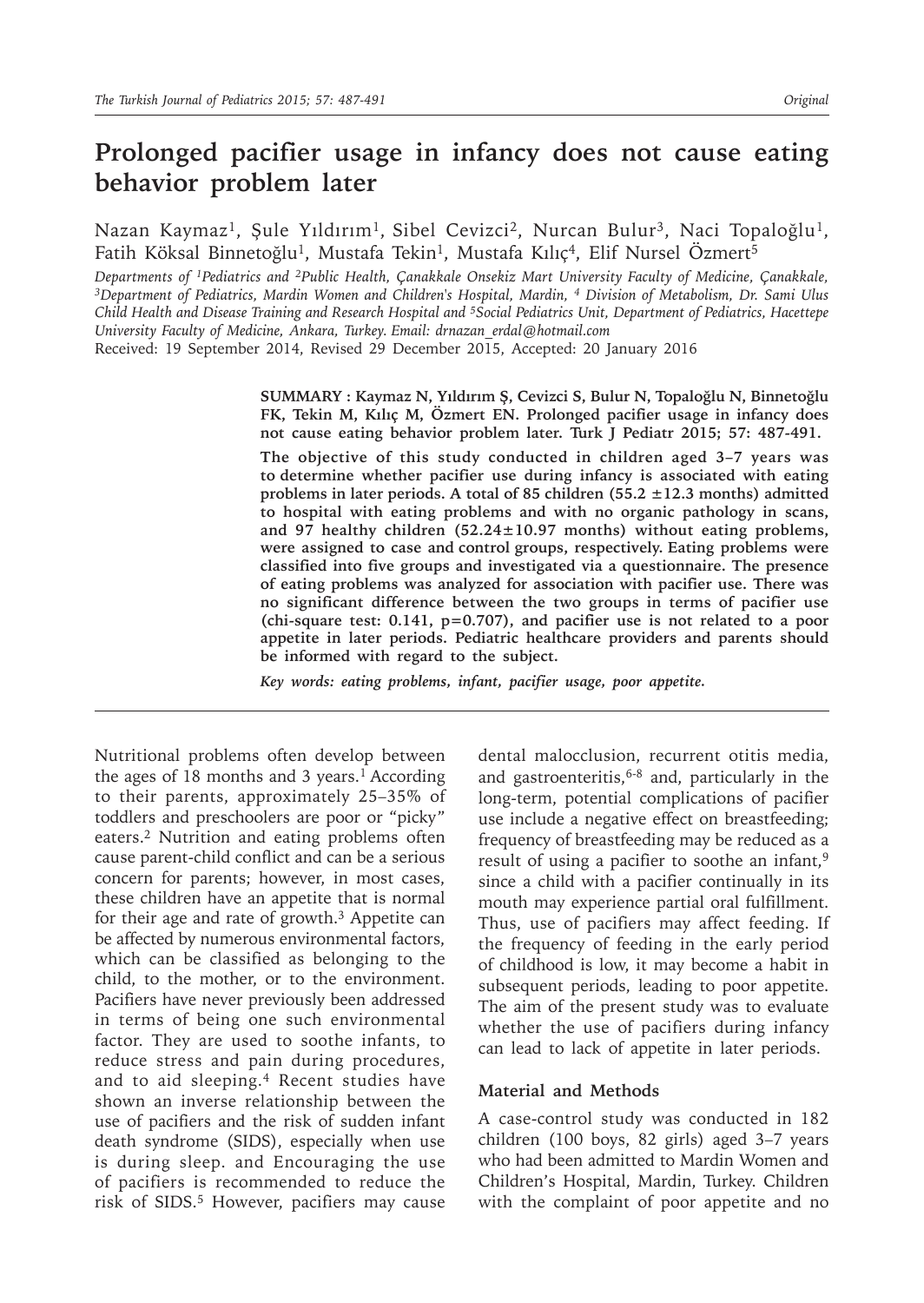organic pathology were included in the poor appetite group, and healthy children with no eating problems and from the pediatric outpatient clinic of the same hospital were included in the control group. Poor appetite was defined as having at least one of the following eating problems: limited intake of nutrients, refusal to eat, preferring to drink rather than eat, picky eating, long duration of chewing, and lack of interest in meals. Exclusion criteria for both groups were as follows:

• Premature babies

• Children with abnormal oral skills and a habit of vomiting

• Chronic diseases (asthma, hypertension, inflammatory diseases, hyperthyroidism, etc.)

• Abnormal laboratory findings (previous records of complete blood count, erythrocyte sedimentation rate, C-reactive protein, serum electrolytes, venous blood gas, blood glucose, blood urea nitrogen, creatinine, serum protein and albumin, serum iron, total iron binding capacity, saturation, ferritin, calcium, phosphorus, alkaline phosphatase, liver enzymes, serum immunoglobulins, tissue transglutaminases, thyroid function tests, and urinalysis)

• Children of parents who practiced inappropriate feeding techniques (including threats, prodding, scolding, punishment, pleading, bribing, or coercing), which are considered to reduce, rather than increase, food intake

• Children going to a day-care center (n=3)

The study was carried out in the form of a questionnaire, which was completed during a face-to-face interview by parents of children who agreed to participate in the study. The

questionnaire was composed of two parts. In the first of these, the questions were designed to gather information regarding the children's demographics, including age, gender, gestational age, birth weight, and delivery mode. The second part consisted of questions relating to infant feeding habits, time of beginning complementary feeding, end of night-time feeding and non-nutritional habits, such as pacifier use and bottle use. Beginning and cessation times of pacifier use were enquired of, and pacifier use duration was calculated. To minimize the recall bias, children aged under 7 years were enrolled in the study. In total, 237 patients were surveyed, and 27 children (11 in the case group, 16 in the control group) were not included as their mothers chose not to participate. Incomplete answers to the survey led to the exclusion of nine children from the case group and 19 children from the control group. Socioeconomic status (SES) was defined as "good, moderate, or bad" according to the perception of the parents. The parents provided written informed consent for the participation of their children, and the necessary legal and university ethical committee approvals were obtained.

Body weight and height were measured by the same researcher (NB). Body mass index (BMI) was calculated using the formula weight (kg)/ height<sup>2</sup> (m<sup>2</sup>), taking the standard reference height and weight percentiles for Turkish children, according to age and gender<sup>10</sup>, and BMI percentiles were based on the World Health Organization (WHO) Multicentre Growth Reference Study Group (2007). Patients under the 5<sup>th</sup> percentile were evaluated as underweight, those between the 5<sup>th</sup> and 85<sup>th</sup> percentile were classed as normal weight,

| Incie I, Benne Merrie Characteries of the I wateries |                                   |                                   |          |  |  |  |  |
|------------------------------------------------------|-----------------------------------|-----------------------------------|----------|--|--|--|--|
|                                                      | Poor-appetite group $(n=85)$      | Control group<br>$(n=97)$         |          |  |  |  |  |
|                                                      | $Mean \pm SD$                     | $Mean \pm SD$                     | p        |  |  |  |  |
| Age (mo)                                             | $55.28 \pm 12.35$                 | $52.24 \pm 10.97$                 | $0.106*$ |  |  |  |  |
| Birth weight $(g)$                                   | $3096.47 \pm 618.98$              | $3188.97 \pm 480.22$              | $0.210*$ |  |  |  |  |
| BMI                                                  | $14.96 \pm 1.45$                  | $16.31 \pm 1.38$                  | $0.001*$ |  |  |  |  |
| Gender<br>Female<br>Male                             | $N(\%)$<br>31 (36.5)<br>54 (63.5) | $N(\%)$<br>48 (49.5)<br>49 (50.5) | $0.1**$  |  |  |  |  |

**Table I**. Demographic Characteristics of the Patients

\*Mann-Whitney U test, SD: Standard deviation; \*\* Chi-square test

BMI: Body mass index value when admitted to study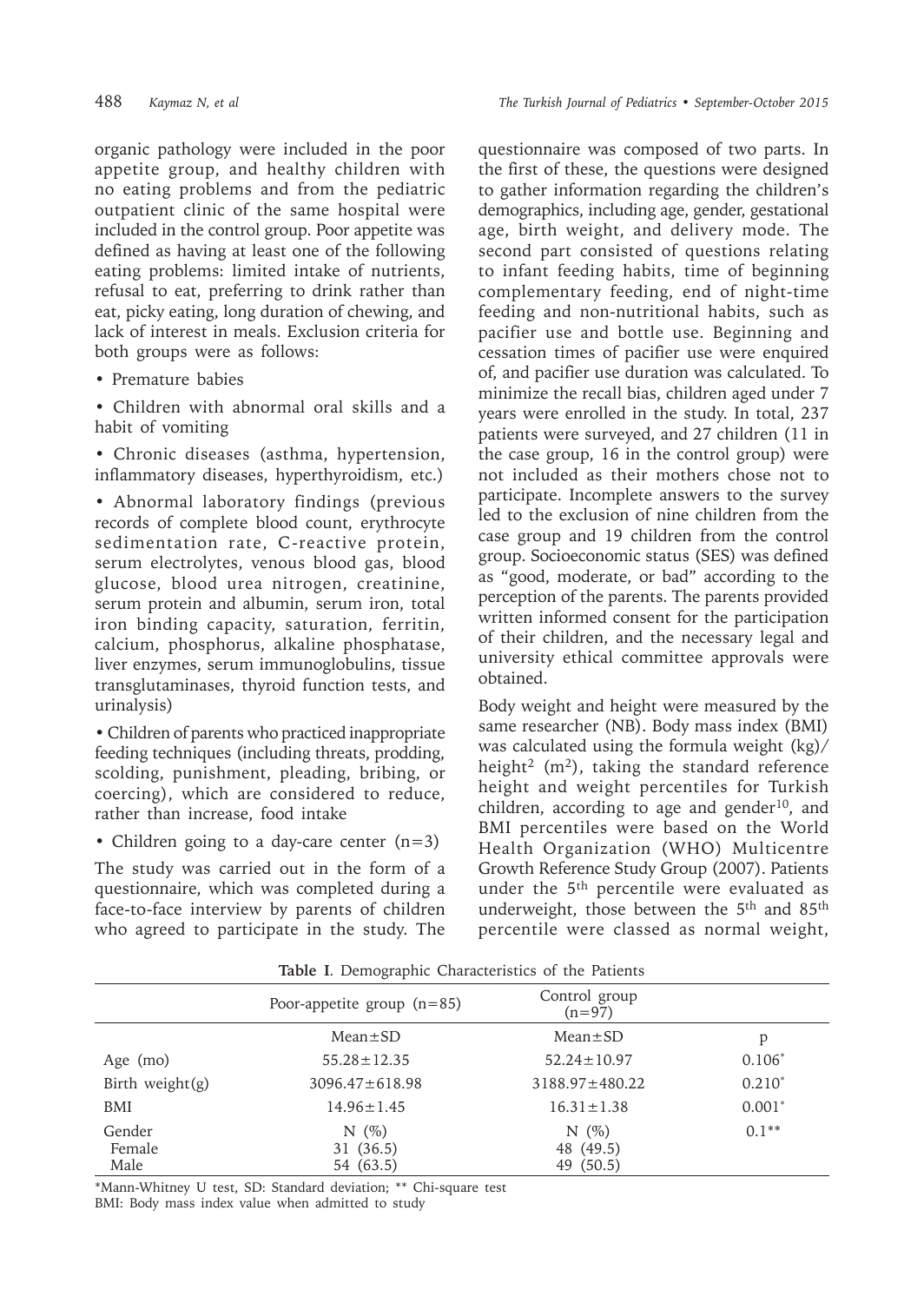those between the 85th and 95th percentile was categorized as overweight, and those above the 95<sup>th</sup> percentile were evaluated as obese.

Statistical analysis was carried out using a Statistical Package for the Social Sciences, version 19.0, software package. Pearson's  $\chi^2$ test was used to compare categorical variables. Continuous variables were shown as mean±SD or median (min-max), where applicable. The mean differences between groups were compared using the Student's t test, while the Mann Whitney U test was applied for comparisons of the median values. Categorical data were analyzed by Pearson's Chi-square or Fisher's exact test, where appropriate.

# **Results**

A total of 182 children (100 boys and 82 girls) were enrolled in the study. The demographic characteristics of the participants are summarized in Table I.

In the case group, 31 children (36.5%) used a pacifier for a mean duration of 18.06±13.20 months (median: 12.00, min:2-max:54), and in the control group 38 children used a pacifier  $(39.2\%)$  for a mean duration of  $19.26 \pm 9.04$ months (median:24, min:3-max:30). There was no significant difference between the two groups in terms of pacifier use (chi-square test:  $0.141$ ,  $p=0.707$ ) and the duration of use  $(p=0.210)$ .

Among the children that used a pacifier, 31 (44.9%) had a poor appetite, and 38 (55.1%) had a normal appetite. The appetite status in pacifier users and non-users is shown in Figure 1.

The mean BMI percentile values of participants who used pacifier  $(n=69)$  and those of nonusers (n=113) were similar  $(15.87 \pm 1.58 \text{ vs.})$  $15.56 \pm 1.54$ , respectively p=0.188).

Children identified by their parents as having an eating problem were significantly thinner than other children (Table I). The mean BMI percentile of the normal appetite group was significantly higher than that of the poor appetite group  $(16.31 \pm 1.38 \text{ vs. } 14.96 \pm 1.45;$ Student's t test: p<0.001).

Evaluating both groups together, 169 participants (92.86%) were breastfed. All  $(n=85)$  of the poor appetite group (100%) were breastfed, and this ratio was  $86.6\%$  (n=84) in control group.

Duration of breastfeeding was  $16.15 \pm 8.50$ (min:1-max:48) months in the poor appetite group, and  $14.67\pm6.88$  (min:3-max:30) months in the control group. There was no difference between the two groups in terms of duration of breastfeeding (Student's t test: p=0.213).

The participants who used a pacifier were breastfed for an average of  $11.78 \pm 8.67$ (min:1-max:48) months, while non-users were breastfed for an average of  $17.32 \pm 6.49$ (min:1-max:36) months. The average duration

|                                                                          |                              | Poor-appetite group $(n=85)$     | Control group $(n=97)$ |                              |                                  |         |
|--------------------------------------------------------------------------|------------------------------|----------------------------------|------------------------|------------------------------|----------------------------------|---------|
|                                                                          | Used<br>pacifier<br>$(n=31)$ | Not used<br>pacifier<br>$(n=54)$ |                        | Used<br>pacifier<br>$(n=38)$ | Not used<br>pacifier<br>$(n=59)$ |         |
|                                                                          | $Mean \pm SD$                | $Mean \pm SD$                    | $P^*$                  | $Mean \pm SD$                | $Mean \pm SD$                    | $P^*$   |
| Duration of<br>breastfeeding (mo)                                        | $14.00 \pm 10.47$            | $17.38 \pm 6.92$                 | 0.08                   | $9.22 \pm 5.04$              | $17.26 \pm 6.10$                 | < 0.001 |
| Duration of formula<br>(mo)                                              | $21.60 \pm 4.54$             | $19.00 \pm 4.65$                 | 0.31                   | $10.23 \pm 5.44$             | $12.55 \pm 4.79$                 | 0.07    |
| Duration of bottle<br>usage (mo)                                         | $20.00 \pm 14.34$            | $20.75 \pm 7.97$                 | 0.85                   | $21.42 \pm 5.03$             | $18.84 \pm 4.65$                 | 0.12    |
| Beginning time<br>of complementary<br>feeding (mo)<br>Duration of night- | $5.94 \pm 1.61$              | $5.65 \pm 1.28$                  | 0.37                   | $6.55 \pm 1.11$              | $6.44 \pm 1.09$                  | 0.62    |
| time<br>feeding (mo)                                                     | $20.87 \pm 8.89$             | $21.11 \pm 7.47$                 | 0.90                   | $21.11 \pm 4.62$             | $19.85 \pm 3.58$                 | 0.14    |

**Table II.** Feeding Characteristics of Pacifier Users and Non-Users During Infancy Period According to Case and Control Groups

\*Independent student T test, p values show comparison of pacifier using and not using groups in case and control groups.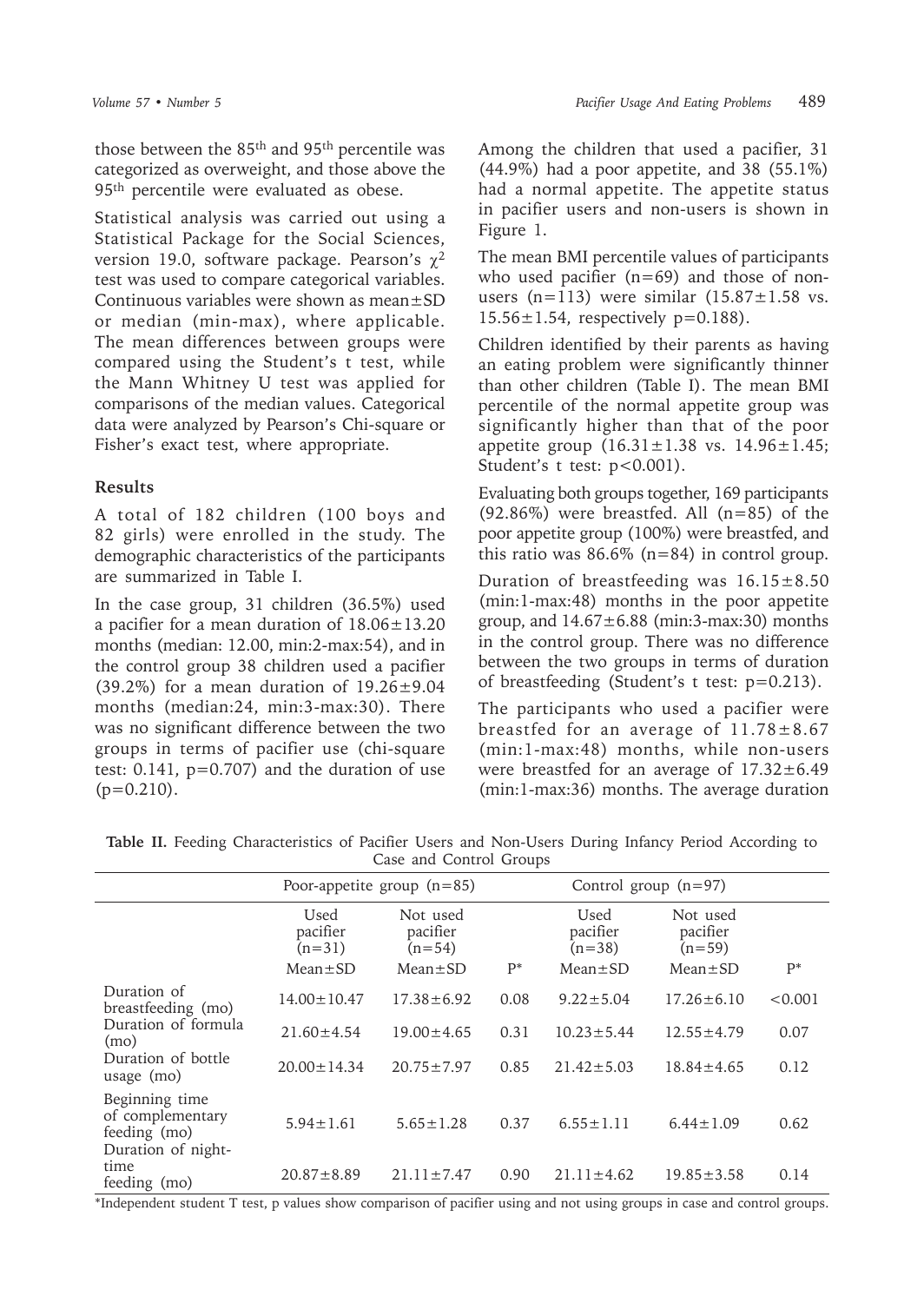of breastfeeding was significantly shorter in pacifier-users (p=0.001; Mann Whitney U test). The correlation between duration of breastfeeding and pacifier use is shown in Figure 2.

In the poor appetite group, duration of breastfeeding was similar between pacifier users and non-users, whereas in the control group, duration of breastfeeding was significantly longer for non-users (p<0,001). Other feeding characteristics are shown in Table II.

In the poor appetite group,  $27.1\%$  (n=23) of the children were formula-fed, while 49.5% (n=48) of the control group were formula-fed. The mean duration of formula feeding was 11.18±5.21 (min:4-max:21) and 20.79±4.69 (min:6-max:30) months in the two groups, respectively. A significantly higher percentage of the children who were formula-fed used pacifiers, in both the case (60.9%) and control (68.8%) groups (p=0.004 and p<0.001, respectively).

In terms of bottle usage, 40.0% of the



The difference was not statistically significant.



**Fig. 2.** Correlation between durations of breastfeeding and pacifier usage in our study group.

case group and 47.4% of the control group were bottle-fed (p=0.314). Pacifier use was significantly higher in bottle-fed children in both the case and control groups  $(p=0.041)$ and p<0.001, respectively).

In the poor appetite group, the mean time of beginning complementary feeding was  $5.75 \pm 1.40$  (min:4-max:9) months, and was  $6.48 \pm 1.09$  (min:4-max:9) months in the control group. The poor appetite group had begun complementary feeding significantly earlier than the control group  $(p<0.001)$ .

There was no statistically significant difference between the groups in terms of self-reported SES (p=0.122).

## **Discussion**

In the present study, no relationship was found between use of a pacifier in infancy and poor appetite in later periods. The rate of pacifier use was 37.8% in our study, and while no previous studies have examined pacifier use in Turkish children *per se*, it has been reported as  $43.7\%$  in one study .<sup>11</sup>

Eating habits develop during infancy. Children will have individual appetite patterns, and numerous factors may affect a child's appetite status. Studies of failure to thrive have suggested that these children eat less than their peers, and their mothers define them as having a poor appetite.12-14 Similarly, there were more underweight children in the poor appetite group than in the control group in the present study, although no organic pathology was found. Therefore, the worries of mothers with regard to their children's appetite should not be ignored.

Early behavioral intervention can play an important role in normalizing feeding behaviors. Weaning a baby from frequent use of a pacifier may be difficult, particularly when there is compulsive use during the daytime.<sup>15</sup> Such use should be discontinued by the age of 3 or 4 years, in order not to affect speech and dentition.16 In our study, the group maximum time for pacifier use was 54 months in all children. It is known that pacifier use can lead to poor breastfeeding, due to nipple confusion, and pacifier users have experienced more problems with insufficient milk supplies.17 In our study, the average duration of breastfeeding for